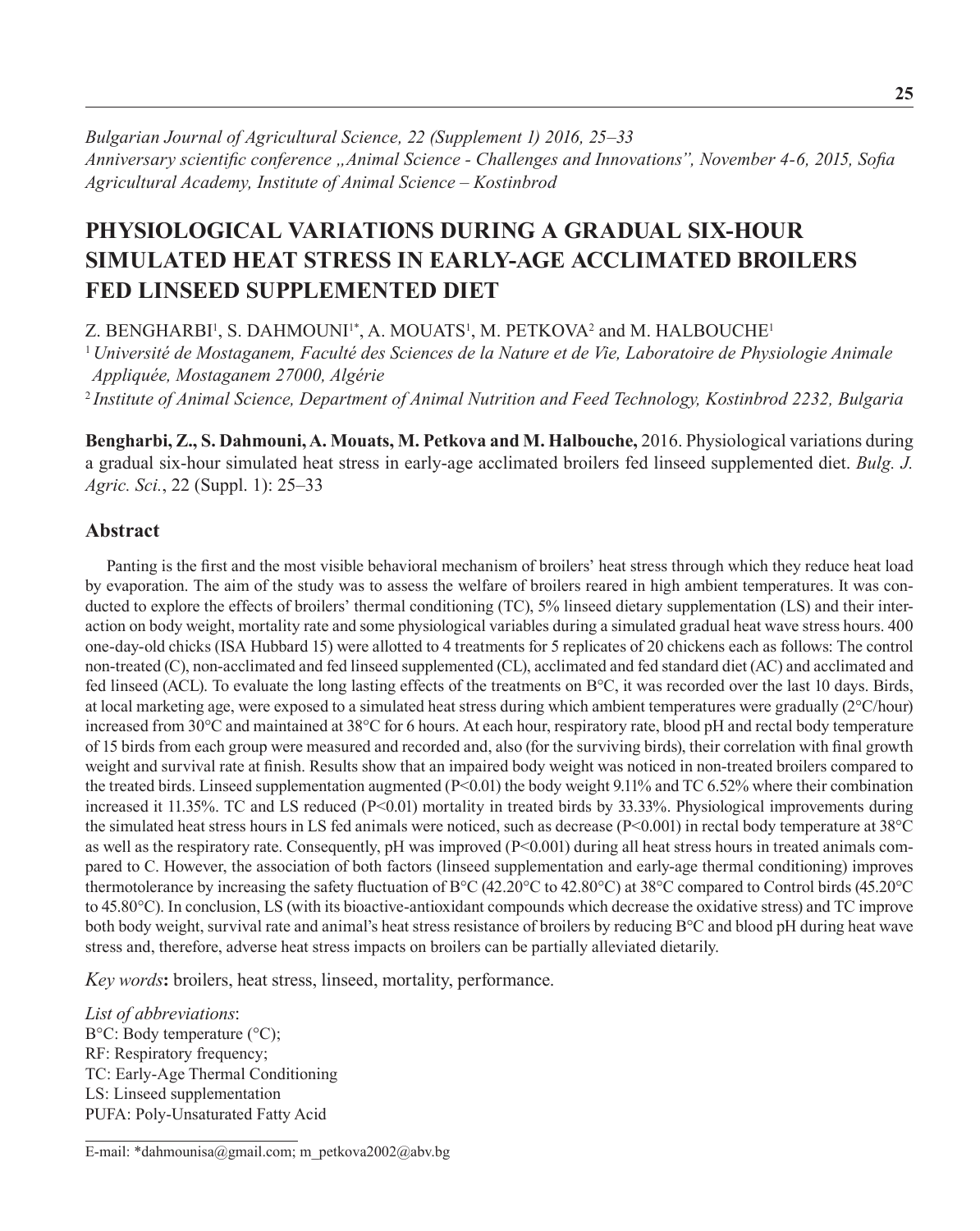# **Introduction**

Heat stress became a serious nutritional and economic problem to broiler producers in temperate and hot areas, especially where aviculture is the mean affordable source of proteins in developing countries. However, hot climate is probably the most obvious constraint to the future development of the poultry meat industry in general but in hot countries in particular. High ambient temperature, especially when coupled with high humidity, imposes severe stress on birds and leads to increased mortality and reduced performance. Its impact on birds depends on ambient temperature, levels of relative humidity and duration of the exposure (Widowski, 2010). However, mortality due to hyperthermia occurs whether in summer environmental daily temperatures (Yahav, 2009) or during either an extended or even after a single day of a heat wave (Vale et al., 2010). Quinteiro-Filho et al. (2010) affirmed that the stress-induced hypothalamicpituitary-adrenal axis activation by high temperatures, that is associated with an increase in corticosterone (Gomes et al., 2014), is responsible for the negative effects observed on the chickens' performance, immune function and the changes of the intestinal mucosa.

Poultry and particularly commercial broilers are known to be highly sensitive to temperature–associated environmental challenges (Bhadauria et al., 2014). According to Suganya et al. (2015) birds perform better in a relatively extended range of ambient temperature (from 10°C to 27°C), where the optimal temperature for the finishing period is from 20°C to 25°C (Yahav, 1998). Although effective cooling structures and equipment could be installed in poultry houses to make birds more comfortable under heat stress, they are not always economically suitable due to their high cost (Ojano-Dirain and Waldroup, 2002; Tirawattanawanich et al., 2010). However, less expensive cooling installations may be affordable such as fans, evaporative pads and cooling perches which ameliorate heat loss through sensible means (conduction and convection).

Panting is the first and the most important visible behavioral mechanism of broilers in high ambient temperatures through which the animal reduces the heat load by evaporation. However, heat-stressed broiler has to make physiological adaptations to meet and dissipate the extra heat load it is generating. Nevertheless, evaporation increases respiratory frequency which, in turn, causes higher CO<sub>2</sub> losses and, obviously, results in altered homeostatic acid-base balance and increased blood pH which may leads to alkalosis. This change is proportional to change in core body temperature (especially in heavier and older birds). Thus, when ambient temperature exceeds the thermoneutral level, it may lead to higher body temperature and would increase the production of lactate in muscle, which in turn increases the rate of pH decline and subsequently affects broilers' meat quality (Zhang et al., 2012).

Extensive trials, in the last two decades, have investigated the heat stress-adverse constraints and their impact on broilers' performance, physiological responses and meat quality (Petracci et al., 2001; Lu et al., 2007; Soleimani et al., 2011; Quinteiro-Filho et al., 2010; Quinteiro-Filho et al., 2012; Bengharbi et al., 2014; Lowman et al., 2014; Chen et al., 2015). Moreover, numerous attempts have been made and many nutritional strategies have been experienced to alleviate heat stress and ameliorate chicken thermoresistance and, hence, improve the global animal's production (Hurwitz et al., 1987; Picard et al., 1993; Tesseraud and Temim, 1999; Collier et al., 2006; Lin et al., 2006; Zulkifli et al., 2007; Ahmad et al., 2008; Ghazalah et al., 2008; Daghir, 2009; Hyun-Seok et al., 2012; Zhang et al., 2012, Chen et al., 2015; Khosravinia et al., 2015).

Early age thermal conditioning of broiler chicks seemed to be a reliable manipulation which stimulates broilers' thermoresistance, either on farm (De Basilio et al., 2001a) or at experimental station (De Basilio et al., 2001b) levels. It enhances the adaptability of broilers to heat stress conditions (Yahav and Hurwitz 1996; Arjona et al., 1988; Zhou et al., 1997; Yahav and Plavnik, 1999).

Increasing the energy content of the diet can partially overcome growth depression, especially by adding fat. However, high fat diets (5%) help in reducing the detrimental effect of heat stress in broilers raised in high temperatures (29- 36° C) due to the reduced heat production, since fat has a lower heat increment than either proteins or carbohydrates (Ghazalah et al., 2008). Recent studies have focused on the use of phytogenic feed additives to alleviate negative effects of heat stress in broiler chickens (Suderman and Solikhah, 2011 ; Zeinali et al. 2011; Khosravinia et al., 2013; Quiroga and Asensio, 2015).

The linseed in broilers diet is an important source of essential oils rich in phenols and lignans compounds which improve antioxidant defense against detrimental adverse heat stress impacts (Akbarian et al., 2014; Huang et al., 2015). It is also a source of fat and has been preferred for its high contents of linolenic acid which is the precursor for the n-3 PUFA synthesis. The latter, however, can affect the carcass composition by reduction of body fat (Newman et al., 2002; Ferrini et al., 2008; Wongsuthavas et al., 2008).

This study was conducted to investigate, on one hand, the effects of early age thermal conditioning and 5% ground linseed (*Linum usitatissimum*) dietary supplementation and their combination on some physiological variables: body temperature (B°C); respiratory frequency (RF) and blood pH during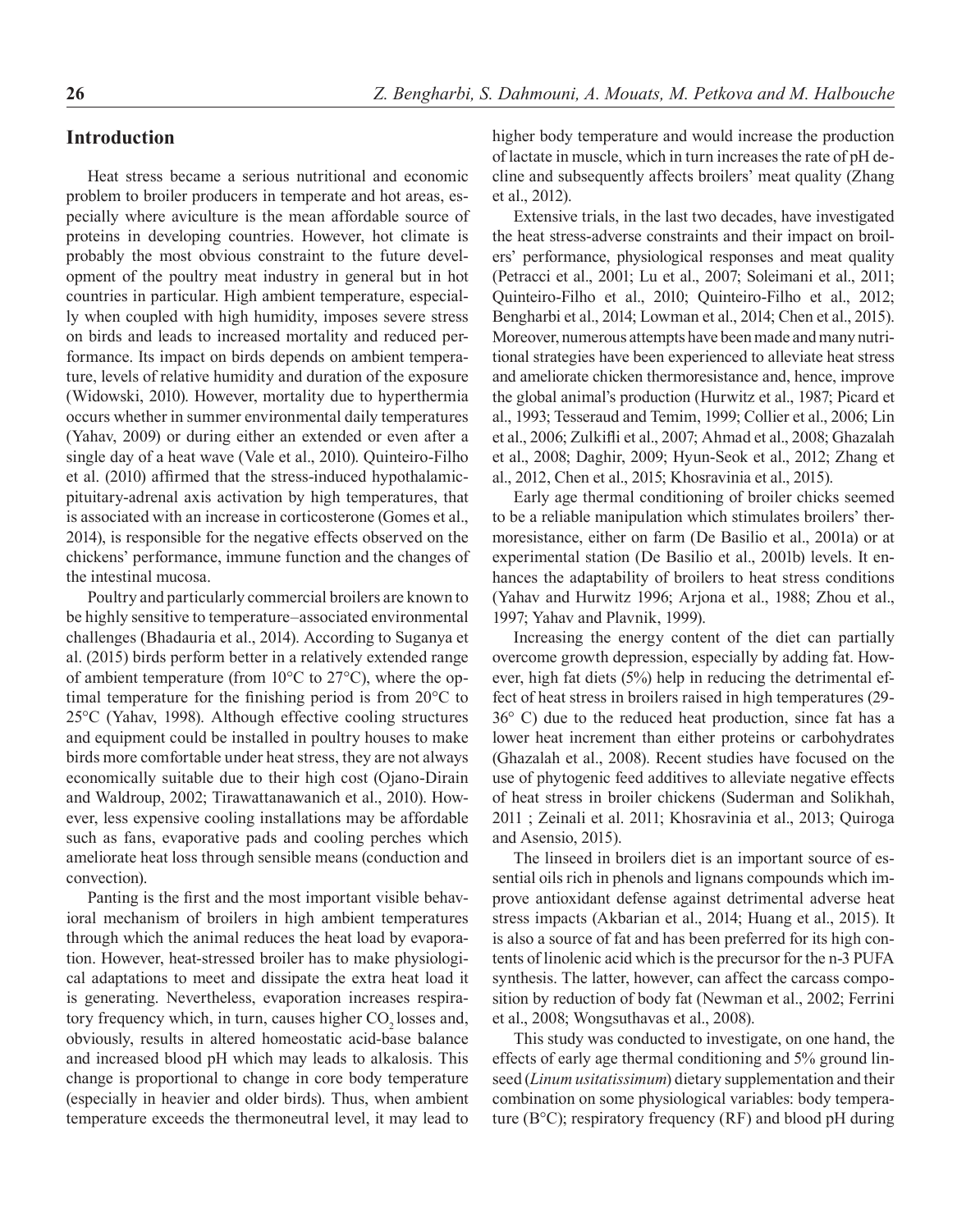the gradual simulated heat stress hours. On the other hand, it aims to highlight the chronological variations of these variables. Moreover, in order to estimate their correlations with the animals' thermal resistance, body weights and mortality were registered at the end of the trial.

# **Material and Methods**

## *Animals and experimental design*

400 one-day-old chicks (ISA Hubbard 15) were obtained from a local commercial hatchery.

They were weighed and equally distributed to 20 experimental units in a randomized blocks design and provided with *ad-libitum* access to water and commercial starter meattype chicken diet. At 5 days of age, 50% of the pens were thermally conditioned (TC: exposed to  $39\pm1^{\circ}$ C for 24 hours) and also, at the end of the starter phase, 50% of the experimental birds were fed 5% supplemented dietary ground linseed (LS). However, all birds were allotted to 4 treatments for 5 replicates of 20 chickens each: The control non-treated (C), non-acclimated and fed 5% linseed supplemented diet (CL), acclimated and fed standard diet (AC) and acclimated and fed linseed supplemented diet (ACL). All experimental chickens were reared (according to the European legislation for the protection of animals used for scientific purposes) in an ambient, unless stated, temperature of 21±1°C.

#### *Acquisition*

Over ten days, prior to the heat stress, daily body temperatures of 15 birds from each treatment were recorded from d-43 to d-52 of age. Pens, at local marketing age (53 days), were exposed to a heat stress of 37±1°C for 6 hours. However, during the simulated heat stress hours, ambient temperatures were gradually (2°C/hour) increased: 30°C, 32°C, 34°C, 36°C, and finally maintained at 38°C for 6 hours. At each hour, respiratory rate (per minute), blood pH and core body temperature (Lowe et al., 2007; Quimby et al., 2009; Lohse et al., 2010) of 15 birds from each treatment, randomly selected, were measured and recorded. Except mortality and body weights which were registered at the end of the trial, all variables were recorded while reaching the final heat temperature.

## *Feeding diets*

Standard meat-type diets and linseed (*Linum usitatissimum*) were purchased from a local livestock food industry. Composition and nutritive metabolizable energy of the experimental diets (Table 1) were assessed and balanced. Feedstuff and levels of metabolizable energy of starter, grower and linseed were calculated (Carpenter and Clegg, 2006).

**Table 1** 

| Composition and calculated analyses of the       |
|--------------------------------------------------|
| experimental diets (S: starter, G: grower and 5% |
| LS: 5% linseed supplemented diet)                |

| Feedstuff composition            | S       | G        | $5\%$ LS |
|----------------------------------|---------|----------|----------|
| Ingredient, %                    |         |          |          |
| <b>Yellow Corn</b>               | 22      | 24       | 23       |
| Wheat                            | 39.8    | 40.6     | 36.56    |
| Soyabean meal                    | 29.1    | 27.50    | 27.50    |
| Wheat Bran                       | 5.15    | 4.74     | 4.74     |
| Linseed                          | 0       | $\Omega$ | 5        |
| Methionine                       | 0.03    | 0.00     | 0.04     |
| MVC <sup>1</sup>                 | 1       | 1        | 1        |
| Anti stress                      | 1       | $\theta$ | $\theta$ |
| Calculated analyses <sup>2</sup> |         |          |          |
| ME (Kcal/Kg)                     | 2887.06 | 2887.06  | 2887.06  |
| Moisture %                       | 11.59   | 10.62    | 10.62    |
| $CP\%$                           | 21.86   | 19.95    | 20       |
| Ether extract %                  | 2.68    | 2.86     | 4.91     |
| Ash $(\%$ of DM)                 | 6.97    | 6.52     | 6.52     |
| Fibre (% DM)                     | 2.87    | 3.02     | 4.62     |
| Calcium %                        | 1.22    | 1.31     | 1.31     |
| Available $P\%$                  | 0.69    | 0.63     | 0.63     |

1 Supplied per kilogram of diet: *7000 IU, vit A; 1400 ICU, vit D3; 20 IU, vit E; 50 mg, vit C; 2.3 mg, vit K; 1.8 mg, vit B1; 5.5 mg, vit B2; 2.3 mg, vit B6; 0.011 mg, vit B12; 27.5, mg Niacin; 0.90 mg, Folic acid; 7 mg, PA; 0.092 mg, Biotin; 50 mg, Antioxidant; 8.5mg, copper; 0.35 mg, Iodine; 0.26 mg, Iron; 0.45 mg, Manganese; 0.2 mg, Selenium; 45 mg, Zinc.*

2  *Laboratories of Animal Nutrition and Feed Technology, Institute of Animal Science (IAS), Bulgaria*

#### *Statistical analysis*

Data were analyzed by two-way analysis of variance by the ANOVA procedure. The statistical evaluation was done by JMP v. 7 software package.

## **Results and Discussion**

#### *Body temperatures prior to the heat stress*

Over 10 days and starting from 42-d old, as shown in Table 2, rectal body temperatures (B°C) were numerically higher in CL and ACL compared to C and AC. They fluctuated between 40.85°C and 41.05°C. These preliminary data showed that the linseed supplementation increases, in an overall manner, the B°C of treated pens at different age of finish. Moreover; early age thermal conditioning (TC) increased (P<0.05 and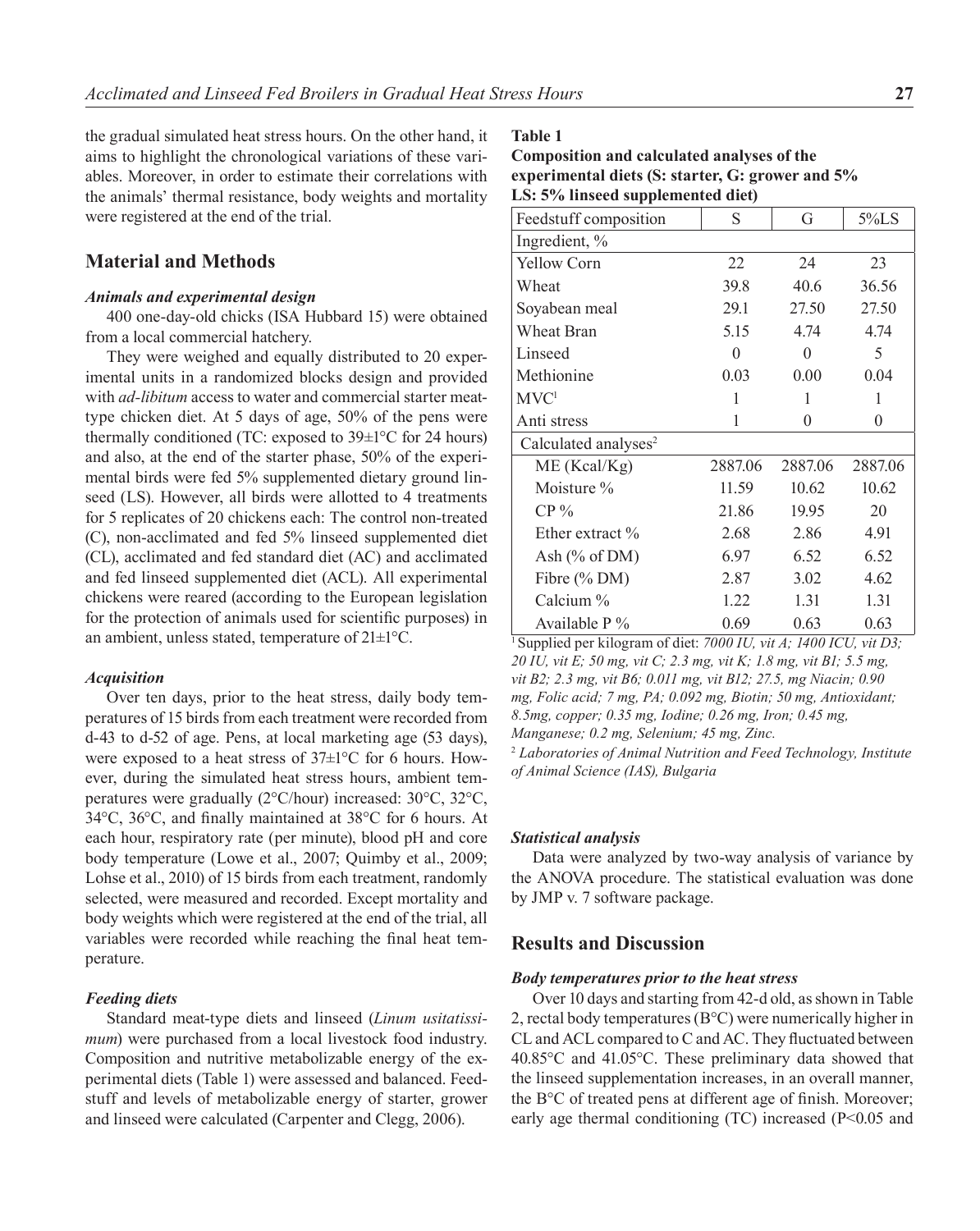P<0.01) B°C on d-45 and d-46 respectively. Nevertheless, linseed supplementation increased (P<0.01) B°C on d-48 and on the last day before the simulated heat stress (d-52). However, the interaction of the thermal conditioning and the linseed diet was noticed  $(P<0.01)$  on d-44 and d-45 of age.

## *B°C during the gradual simulated heat stress hours*

In non-thermally conditioned birds (C and CL), increasing the ambient temperature during the simulated heat stress was accompanied by a highly significant (P<0.001) gradual increase in B°C reaching a maximum of 45.80°C and 45.20°C at 38°C respectively (Table 3). Whereas, thermal adaptation of the thermally treated pens (AC and ACL) was observed, where maximal B°C at the most heat stressful ambient temperatures were 42.80°C and 42.20°C respectively. However, supplementation of linseed to the diet affected the B°C leading to a significant (P<0.05) decrease at 34°C compared to the control (43.90°C). The TC and LS interaction was the strongest (P<0.001) at the highest experimental ambient temperature (48°C).

#### *Respiratory response to heat stress*

As panting or increased respiratory rate (respiratory frequency: RF) is one of the most visible symptoms of a bird under heat stress. Obtained data (Table 4) show clearly the effectiveness (P<0.05 and P<0.001) of the early age acclimation

**Table 2** 

**Impact and interaction of early age thermal conditioning and linseed dietary supplementation on rectal temperature of the experimental birds from d-43 to d-52 of age reared at 21±1°C**

| Age, |       |       | Core body $\mathrm{C}$ |       |             |        | Significance |              |
|------|-------|-------|------------------------|-------|-------------|--------|--------------|--------------|
| days | C     | CL    | AC                     | ACL   | <b>RMSE</b> | TC     | LS           | <b>TCxLS</b> |
| 43   | 40.82 | 40.87 | 40.90                  | 40.91 | 0.22        |        |              |              |
| 44   | 41.06 | 40.94 | 40.86                  | 41.01 | 0.14        |        |              | $**$         |
| 45   | 40.82 | 40.99 | 40.87                  | 40.79 | 0.11        | $\ast$ |              | $***$        |
| 46   | 40.99 | 41.03 | 40.89                  | 40.90 | 0.12        | $***$  |              |              |
| 47   | 40.88 | 40.91 | 40.93                  | 40.85 | 0.11        |        |              |              |
| 48   | 40.79 | 40.96 | 40.84                  | 40.98 | 0.13        |        | $***$        |              |
| 49   | 40.88 | 40.96 | 40.86                  | 40.90 | 0.15        |        |              |              |
| 50   | 40.96 | 40.95 | 40.84                  | 40.97 | 0.19        |        |              |              |
| 51   | 40.89 | 41.05 | 40.89                  | 40.89 | 0.18        |        |              |              |
| 52   | 40.79 | 40.97 | 40.88                  | 41.00 | 0.14        |        | **           |              |

TC: thermal conditioning; LS: flaxseed dietary supplementation; C: control-untreated animals;

CL: non-acclimated animals fed linseed; AC: acclimated animals; ACL: acclimated animals fed linseed; RMSE: root mean square error; \* p<0.05; \*\* p<0.01; \*\*\* p<0.001

#### **Table 3**

**Impact and interaction of early age thermal conditioning and linseed dietary supplementation on rectal temperature of the experimental birds during the gradual heat stress hours**

| Ambient ${}^{\circ}C$ |                    |       | Body °C |       |             |           | Significance |              |
|-----------------------|--------------------|-------|---------|-------|-------------|-----------|--------------|--------------|
|                       | $\curvearrowright$ | CL    | AC      | ACL   | <b>RMSE</b> | <b>TC</b> | LS           | <b>TCxLS</b> |
| $22^{\circ}C$         | 40.79              | 40.97 | 40.88   | 41.00 | 0.15        | $***$     |              |              |
| $30^{\circ}$ C        | 42.80              | 42.70 | 41.00   | 41.20 | 0.35        | ***       |              |              |
| $32^{\circ}$ C        | 42.90              | 42.70 | 41.60   | 41.40 | 0.30        | ***       |              |              |
| $34^{\circ}$ C        | 43.90              | 43.60 | 42.80   | 42.62 | 0.23        | ***       | *            |              |
| $36^{\circ}$ C        | 44.70              | 44.80 | 42.00   | 42.20 | 0.31        | ***       |              |              |
| $38^{\circ}C$         | 45.80              | 45.20 | 42.80   | 42.20 | 0.29        | ***       | ***          |              |

TC: thermal conditioning; LS: flaxseed dietary supplementation; C: control-untreated animals; CL: non-acclimated animals fed linseed; AC: acclimated animals; ACL: acclimated animals fed linseed; RMSE: root mean square error;

\* p<0.05; \*\* p<0.01; \*\*\* p<0.001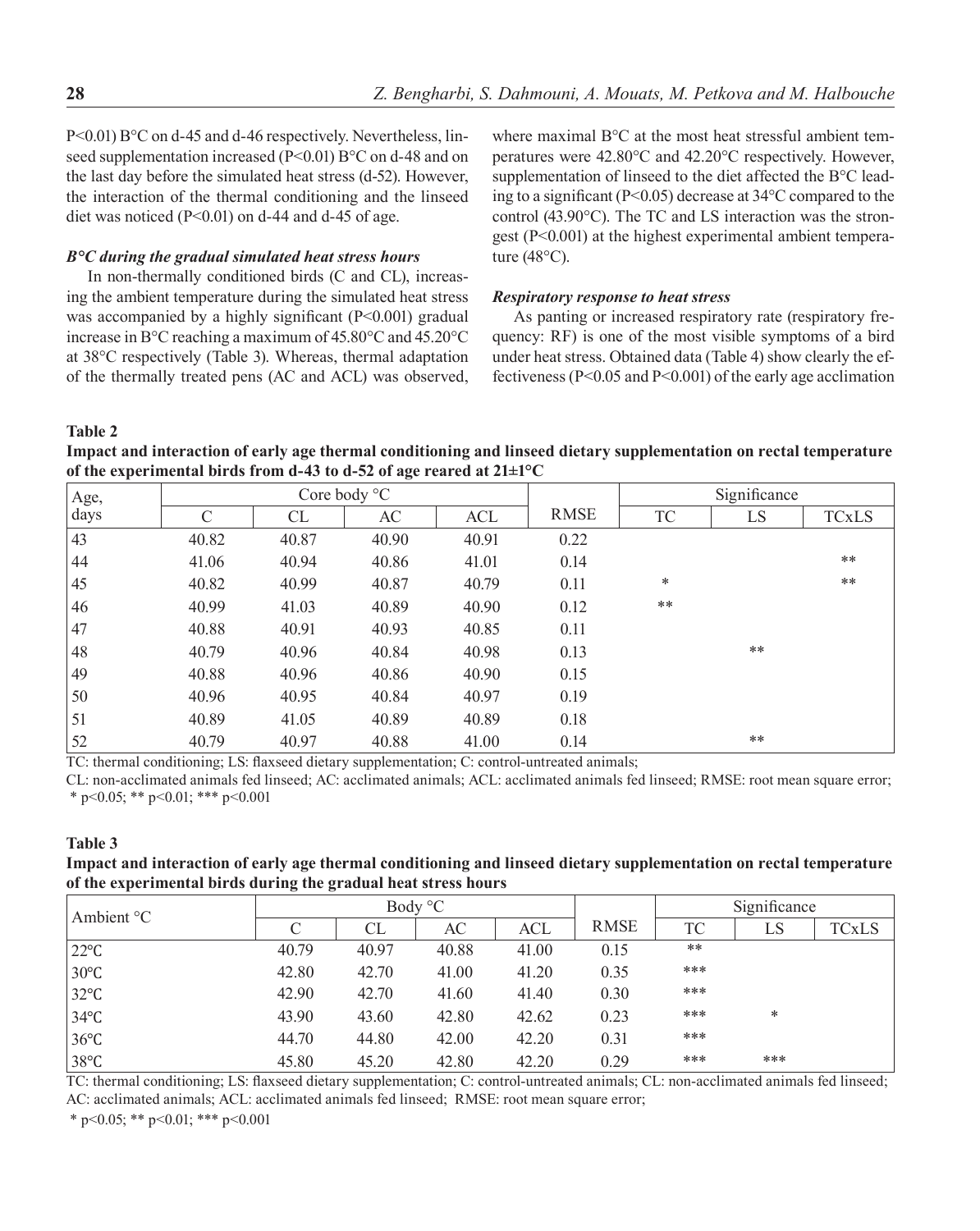during all the tested heat stress temperatures where increased panting was pronounced and accompanied all the gradual increase of ambient temperatures stages. However, the respiratory adaptation of birds, showed by increased respiratory frequency (RF), was noticed in the acclimated birds (AC and ACL) from the first hour (123/min and 126/min vs 120/min and 119/min; P<0.001) of the heat stress compared the nonthermally acclimated pens (C and CL) respectively.

Although there were different values of the effect of the linseed dietary supplementation over the heat stress hours, it was significant (P<0.05) only at 34°C. RF was increased in birds fed LS and TC leading to a better physiological comfort where the combination of the two treatments was more visible.

#### *Homeostatic blood pH balance*

Compared to the 22°C, effect of the linseed supplementation was well pronounced over all the increasing heat stress ambient temperatures (Table 5). The combination of LS and TC showed a better adaptation of birds to the acid-base balance. However, ACL birds resisted better to the pH increase (7.10/22°C; 7.34/32°C and 7.48/48°C) compared to the untreated birds (7.50/22°C; 7.60/32°C and 7.80/48°C). Nevertheless, the effect of separate treatments was better in the pH increase resistance for LS followed by the TC.

#### *Mortality rate and Body weight*

After the six hours of the heat stress (38°C), mortality rate and body weight of the surviving birds of the four treatments were recorded. Obtained results show that high temperature can have a dramatic effect on mortality and growth of chickens. TC and LS reduced mortality in treated birds by 33.33%. However, mortality rate was the highest  $(P<0.01)$  among the control population (C) where it reached 20% compared to 5% in the other three treatments. Surviving treated birds were active and in a better welfare comfort compared to C individuals. There was a significant interaction of both factors in the response of the populations to heat stress. An impaired body weight was noticed in non-treated broilers compared to the treated birds. Linseed supplementation augmented the

## **Table 4**

**Effects of gradual increasing heat stress ambient temperatures on TC and LS broilers' panting rate**

| Ambient °C     | RF/minute          |     |     |     |             | Significance |    |       |
|----------------|--------------------|-----|-----|-----|-------------|--------------|----|-------|
|                | $\curvearrowright$ | CL  | AC  | ACL | <b>RMSE</b> | TC           | LS | TCxLS |
| $22^{\circ}C$  | 92                 | 95  | 101 | 103 | 2.64        | ***          |    |       |
| $30^{\circ}$ C | 120                | 119 | 123 | 126 | 3.53        | ***          |    |       |
| $32^{\circ}$ C | 169                | 165 | 163 | 162 | 3.50        | *            |    |       |
| $34^{\circ}$ C | 172                | 176 | 171 | 172 | 2.52        | *            | *  |       |
| $36^{\circ}$ C | 198                | 199 | 186 | 186 | 3.44        | ***          |    |       |
| $38^{\circ}$ C | 232                | 233 | 248 | 249 | 2.64        | ***          |    |       |

TC: thermal conditioning; LS: flaxseed dietary supplementation; C: control-untreated animals; CL: non-acclimated animals fed linseed; AC: acclimated animals; ACL: acclimated animals fed linseed; RMSE: root mean square error;

\* p<0.05; \*\* p<0.01; \*\*\* p<0.001

| Table 5                                                                                                              |
|----------------------------------------------------------------------------------------------------------------------|
| Effects of early age TC and LS on respiratory rate of broilers while increasing the heat stress ambient temperatures |

| Ambient °C     | Blood pH |      |      |            |             | Significance |     |       |
|----------------|----------|------|------|------------|-------------|--------------|-----|-------|
|                |          | CL   | AC   | <b>ACL</b> | <b>RMSE</b> | TC           | LS  | TCxLS |
| $22^{\circ}C$  | 7.50     | 7.16 | 7.40 | 7.10       | 0.26        |              | ∗   |       |
| $32^{\circ}$ C | 7.60     | 7.39 | 7.58 | 7.34       | 0.07        |              | *** |       |
| $34^{\circ}$ C | 7.68     | 7.48 | 7.59 | 7.47       | 0.09        |              | **  |       |
| $36^{\circ}$ C | 7.80     | 7.50 | 7.62 | 7.48       | 0.24        |              | ∗   |       |
| $38^{\circ}$ C | 7.89     | 7.51 | 7.67 | 7.50       | 0.14        |              | *** |       |

TC: thermal conditioning; LS: flaxseed dietary supplementation; C: control-untreated animals; CL: non-acclimated animals fed linseed; AC: acclimated animals; ACL: acclimated animals fed linseed; RMSE: root mean square error

\* p<0.05; \*\* p<0.01; \*\*\* p<0.001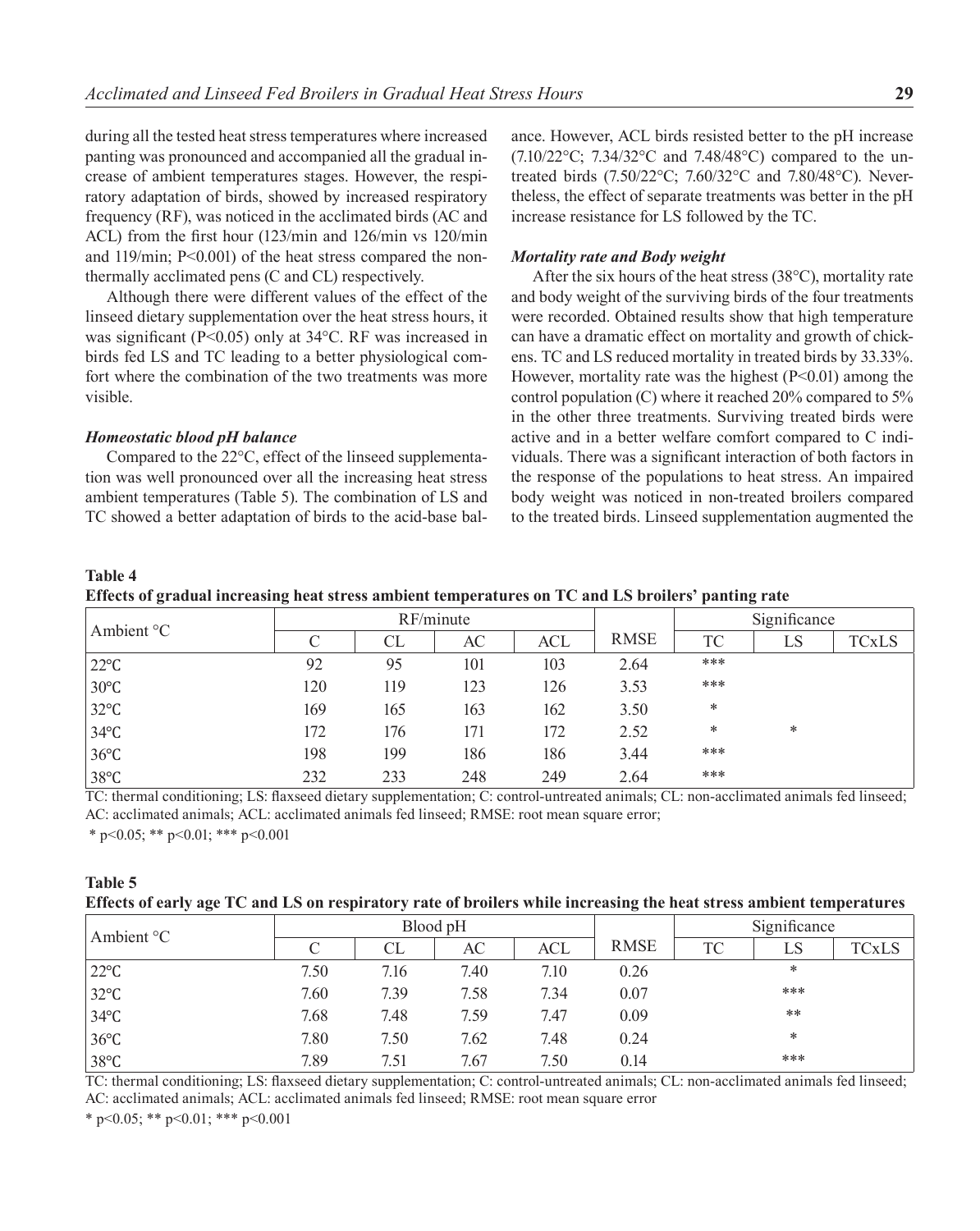body weight 9.11% and TC 6.52% where their combination increased it 11.35%. Thus, data show that studied factors (TC and LS) increased (P<0.01) body weight of the treated groups (ACL, CL and AC) compared to C  $(2276 \pm 22g, 2230 \pm 28g, 2240)$  $2157\pm34g$  vs  $2044\pm31g$ , respectively).

# **Discussion**

Broilers, like all other avian species, are homoeothermic warm-blooded birds. Thus, in nature, they have the ability to cope and maintain a relatively stable internal body temperature under extreme environmental conditions. Nevertheless, when ambient temperature exceeds the tolerable level, heat loss by non-evaporative means is reduced and, then, welfare problem exist. As a result, B°C would begin to raise leading to hyperthermia where its increase by 4°C is usually considered as life-threatening to Birds (DEFRA, 2005). Therefore, estimating B°C of the stressed birds could be a useful welfare indicator.

Nevertheless, as found by several authors (Yahav, 1998; Olanrewaju et al., 2010; Bhadauria et al., 2014; Suganya et al 2015), our results (Table 2) show that when broilers reared at the comfort ambient temperature (21±1°C), core body temperature of the four treatments birds during the last ten days of finish phase was in the normal range and fluctuated between 40.79°C and 41.06°C. In these optimum conditions where B°C is nearly two times the ambient temperature, minimal metabolic effort is needed to lose or produce heat. As a result, the thermal comfort participates to maintain the control of homeostatic processes involved in the regulation of core body temperature as suggested by Sherwood et al. (2005). It has well been established that the heavier the bird, the more difficult it becomes to dissipate heat. However, even in thermal comfort, linseed supplemented diet increased (P<0.01) B°C of birds at the  $52<sup>nd</sup>$  day of age (though in the normal range) which was, probably, due to the nutritional values of the linseed and to the noticed difference in body weights as linseed birds were heavier.

During the simulated increasing of the gradual heat stress, compared to comfort temperature, B°C were increased (P<0.001) in control birds (Table 3). This relationship agrees with reported conclusions of several similar studies (Donkoh, 1989; Berrong and Washburn, 1998; Cooper and Washburn, 1998; Jingjing et al., 2015). They reach crucial values of 45.80°C and 45.20°C in C and CL compared to acclimated birds 42.80°C and 42.20°C in AC and ACL respectively. Therefore, early-age acclimation effects on B°T were very pronounced compared to the LS. Thus, thermoresistance of the acclimated birds (AC an ACL) were showed over all the increased temperatures and even at the highest (38°C) and adaptability of birds was expressed by decreased B°T. It is associated with better resistance of individuals at even hotter climate late in life. These results are similar to those obtained in different studies either through manipulation during embryogenesis (De Basilio et al., 2001a; De Basilio et al., 2001b; Tona et al., 2008; Piestun et al., 2013) or thermal conditioning at early ages (Arjona et al., 1988; Yahav and Plavnik, 1999; Yahav and McMurtry, 2001; Tona et al., 2008). However, the combination of both factors (LS and TC) showed an even better influence on B°C in ACL birds which was 42.20°C vs 42.80°C at 38°C compared AC pens. Increasing B°T leads to higher free radical production and subsequently oxidative damage occurs.

Panting (increased respiratory rate) is the first and the most important visible behavioral mechanism of broilers in high ambient temperatures through which the animal reduces the heat load by evaporation (evaporative cooling). The gradual increase of ambient temperatures during the simulated gradual heat stress was accompanied by an increase in respiratory frequency (Table 4). TC effects were also well pronounced during all the experienced temperatures compared to the second factor (LS). Nevertheless, there were decreased respiratory rates of C and CL (232/min and 233/min) compared to AC and ACL (248/min and 249/min) at 38°C respectively. Associated with increased B°T in C and CL and decreased in AC and ACL means that only TC and its association with linseed diet would alleviate heat stress effects. Early-age TC improves the cardio-respiratory system and the linseed diet with its bioactive compounds. Thus, in response to heat stress birds increase respiratory rate which, in turn, increases the exchange in the lungs for CO2 leading to a decrease in pCO2 and consequently, to an increase in bicarbonate (HCO3-) which will be excreted by the kidneys. The combination of both treatments has positive effect on increasing RF and at the same time decreasing the B°T of the acclimated and fed linseed individuals (AC and ACL). It was noticed that RF data, even, at the comfort ambient temperatures  $(21 \pm 1^{\circ}C)$ all treated birds followed nearly the same increasingly ranking in RF at different ambient temperatures of the heat stress (C followed by CL, AC and finally ACL). However, there was no significant interaction between the two-studied factors similar to what was shown in their effects on B°T.

Blood pH control is insured by the lungs, kidneys and the various buffer systems, which prevent rapid changes in the pH, but its increase may leads to alkalosis. In this study, blood pH was improved (P<0.001) during all heat stress hours in the linseed dietary fed birds. In control birds, when ambient temperature settled at 38°C, blood pH was 7.89 (i.e., alkalosis) which caused high mortality (20%) compared to (25%) found by Abdelqader and Al-Fataftah (2014). Linseed supple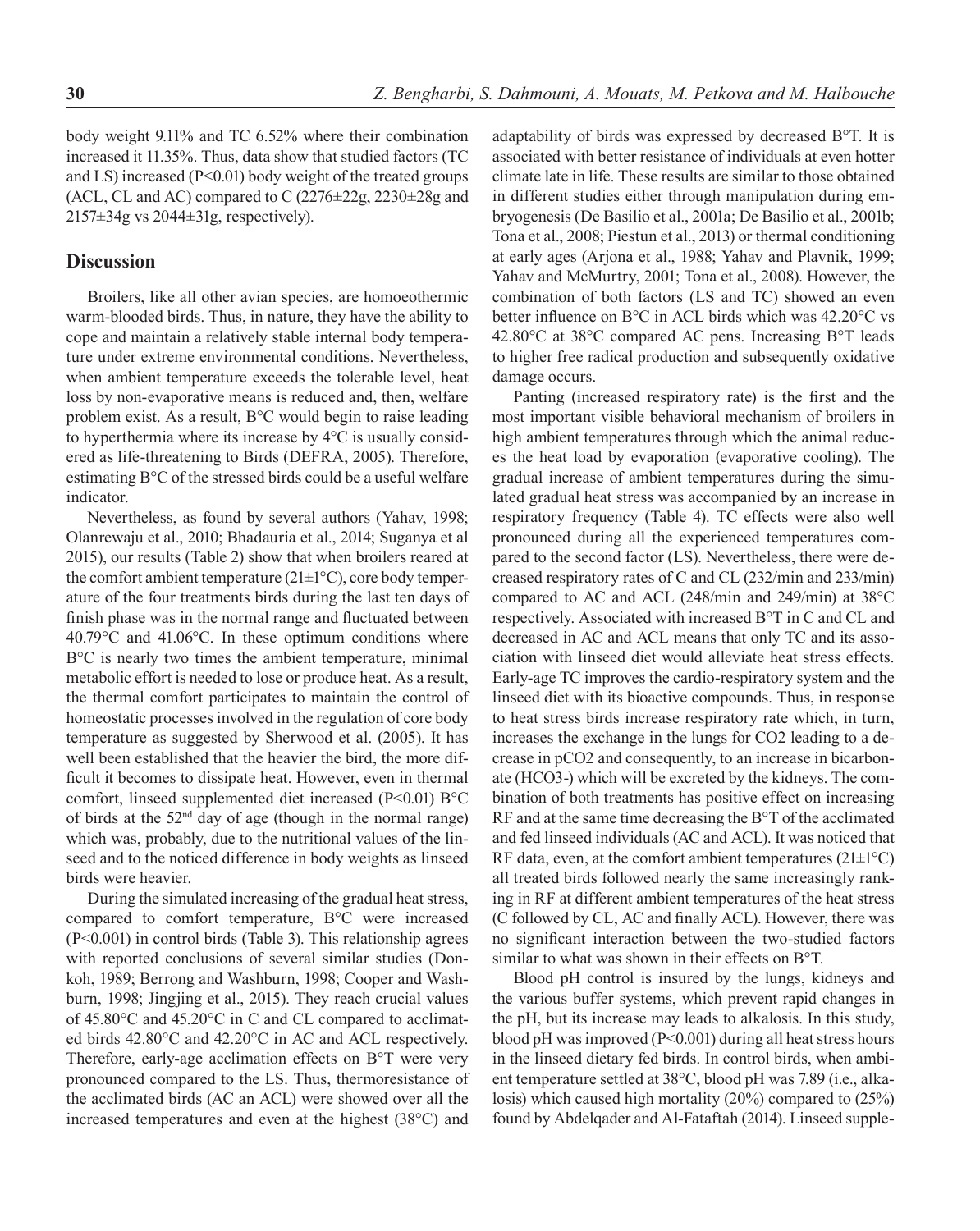mentation showed significant positive effects Ground linseed supplemented diet with its bioactive molecules such as omega 3 and omega 6 unsaturated fatty acids, lignans and essential oils helped in reducing the detrimental effect of heat stress in broilers and, consequently, contribute to dissipate metabolic heat. This resistance may be due to the rich linseed antioxidant compounds which may decrease the oxidative stress. It confers to birds the ability to alter their behavior seeking thermoregulation by decreasing body temperature.

It is well-documented that high environmental conditions have negative and sometimes devastating effects on poultry production and, in particular, broiler intensive rearing. Evaporation needs increased respiratory frequency which, in turn, causes higher CO<sub>2</sub> losses and, obviously, results in altered homeostatic acid-base balance and increased blood pH (i.e., alkalosis). Results indicated that, dietary linseed, as natural feed, inclusion to broilers reared in high ambient temperature or exposed to a heat shock wave at the most economically and critical stage of life 'finisher phase' is of positive effects. This treatment caused a significant increase (P<0.01) in body weigh compared to the untreated group, and a considerable decrease (P<0.01) in mortality rate. Series of physiological improvements during the simulated heat shock hours were recorded such as decreased (P<0.05 and P<0.001) body temperature at 34°C and 38°C respectively. It slightly reduced the respiratory rate at 34°C where blood pH was improved (P<0.001) during all heat stress hours.

Association of both factors (linseed supplementation and early-age thermal conditioning) improves thermotolerance by increasing the safety fluctuation of B°T (42.20°C to 42.80°C) at 38°C compared to Control birds (45.20°C to 45.80°C). Ground linseed supplemented diet with its bioactive molecules such as omega 3 and omega 6 unsaturated fatty acids, lignans and essential oils helped in reducing the detrimental effect of heat stress in broilers and, consequently, contribute to dissipate metabolic heat. This resistance may be due to the rich linseed antioxidant compounds which may decrease the oxidative stress.

# **Conclusion**

In conclusion, the 5% linseed dietary inclusion offers a reliable nutritional strategy for broilers reared in hot climate. Its combination with the early age thermal conditioning technique enhances more broilers' thermal resistance adaptability. It can be applied by industrial farmers in hot climate countries to alleviate the tremendous economic losses caused by heat stress and to maintain growth performance, meat quality and improve thermal resistance and hence the animal's welfare.

However, this area of linseed diet inclusion to early thermal conditioned birds still requires further investigation to highlight the molecular effects of the linseed protective bioactive compounds on detrimental adverse heat stress impacts and to characterize the basic physiological mechanisms and increase the actual knowledge.

## **Acknowledgments**

This project received financial support from the Direction Générale de la Recherche Scientifique et le Développement Technologique, Algeria (PNR Mouats n°215/2011). The researchers wish to express their sincere appreciation to Tarik BENMEHDI and Mohamed BARKA for their veterinarian assistance, to Amina AGGAD for the data input as well as to the technical assistances of the Department of Animal Nutrition and Feed Technology at IAS Kostinbrod, Bulgaria for chemical analyses of linseed and other components of birds` compound feeds.

## **References**

- **Abdelqader, A. and A. R. Al-Fataftah,** 2014. Thermal acclimation of broiler birds by intermittent heat exposure. *Journal of Thermal Biology*, **39**(1): 1-5.
- **Ahmad, T., T. Khalid, T. Mushtaq, M. A. Mirza, A. Nadeem, M. E. Babar and G. Ahmad,** 2008. Effect of potassium chloride supplementation in drinking water on broiler performance under heat stress conditions. *Poultry Science,* **87:** 1276–1280.
- **Akbarian, A., J. Michiels, A. Golian, J. Buyse, Y. Wang and S. De Smet**, 2014. Gene expression of heat shock protein 70 and antioxidant enzymes, oxidative status, and meat oxidative stability of cyclically heat-challenged finishing broilers fed Origanum compactum and Curcuma xanthorrhiza essential oils. *Poult Sci.* 93(8): 1930-41. doi: 10.3382/ps.2014-03896.
- **Arjona, A., D. Denbow and W. Weaver.** 1988. Effect of heat stress early in life on mortality of broilers exposed to high environmental temperatures just prior to marketing. *Poult.Sci.,* **67**: 226–231.
- **Bhadauria, P., J. M. Kataria, S. Majumdar, S. K. Bhanja and K. G. Divya,** 2014. Impact of Hot Climate on Poultry Production System-A Review*, Journal of Poultry Science and Technology,* **2**: 56-63.
- **Bengharbi, Z., S. Dahmouni, A. Mouats and M. Halbouche,** 2014. Effet d'un traitement thermique précoce d'une semaine à température décroissante sur l'évolution du poids vif du poulet de chair élevé en climat chaud. *European Scientific Journal,* **10** (12): 30-45. (Fr)
- **Berrong, S. L. and K. W. Washburn,** 1998. Effects of genetic variation on total plasma protein, body weight gains, and body temperature responses to heat stress. *Poultry Science*, **77**: 379–385
- **Carpenter, K. J. and K. M. Clegg**, 2006. The metabolizable energy of poultry feeding staffs in relation to their chemical composition, *J. Sci. Food and Agriculture*, **7**(1): 45–51.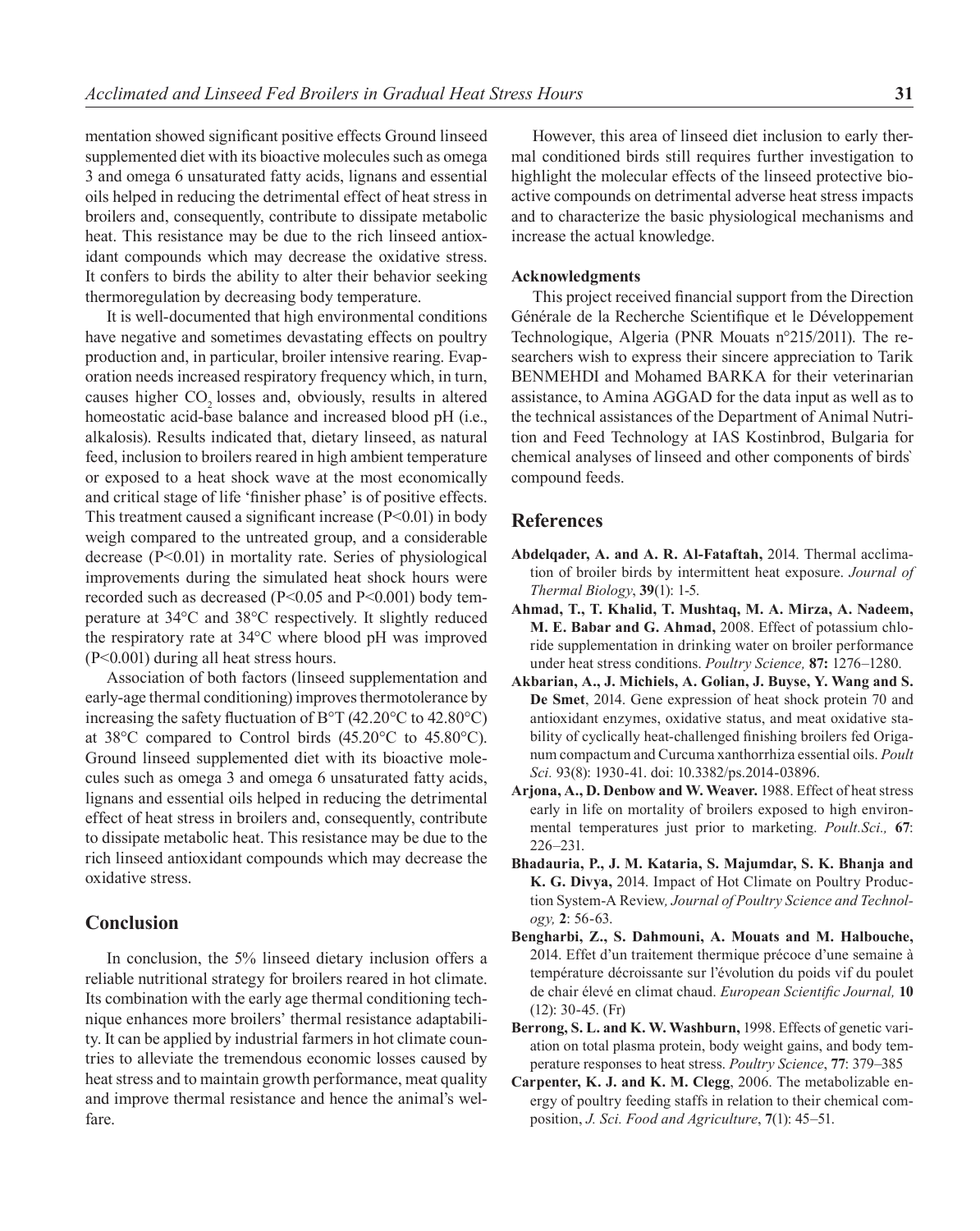- **Chen, J., G. Tellez, J. D. Richards and J. Escobar,** 2015. Identification of potential biomarkers for gut barrier failure in broiler chickens. *Front. Vet. Sci.* **2**: 14.
- **Collier, R. J., G. E. Dahl and M. J. VanBaale,** 2006. Major advances associated with environmental effects on dairy cattle. *J. Dairy Sci.,* **89**: 1244–1253.
- **Cooper, M. A. and K. W. Washburn,** 1998. The Relationships of Body Temperature to Weight Gain, Feed Consumption, and Feed Utilization in Broilers under Heat Stress*. Poultry Science,*  **77**: 237–242
- **Daghir, N. J.,** 2009. Nutritional strategies to reduce heat stress in broilers and broiler breeders. *Lohmann Information,* **44**, 6–15.
- **De Basilio, V., I. Oliveros, M. Vilarino, J. Diaz, A. Leon, and M. Picard**. 2001a. Intérêt de l'acclimatation précoce dans les conditions de production des poulets de chair au Venezuela. *Rev. Elev. Med. Vet. Pays Trop.***, 54**: 159–167.
- **De Basilio, V., M. Vilarin, A. Leon and M. Picard**. 2001b. Efecto de la aclimatacion precoz sobre la termotolerancia en pollos de engorde sometidos a un estrestermico tardıo en condiciones de clima tropical. *Rev. Cientıfica, FCV-LUZ*., **11**: 60–68.
- **DEFRA**, 2005. Heat stress in Poultry- solving the problem. *Department for Environment, Food and Rural Affairs,* 1-20.
- **Donkoh, A.,** 1989. Ambient temperature: a factor affecting performance and physiological response of broiler chickens*. Int. J. Biometeorol*., **33**: 259–265.
- **Ferrini, G., M. D. Baucells, E. Esteve-Garcia and A. C. Barroeta,** 2008. Dietary polyunsaturated fat reduces skin fat as well as abdominal fat in broiler chickens. *Poultry Science,* **87**: 528–535
- **Ghazalah, A. A., M. O. Abd-Elsamee and A. M. Ali,** 2008. Influence of dietary energy and poultry fat on the response of broiler chicks to heat stress. *International Journal of Poultry Science,* **7**(4)**:** 355-359.
- **Gomes, A. V., W. M. Quinteiro-Filho, A. Ribeiro, V. Ferrazde-Paula, M. L. Pinheiro, E. Baskeville, A. T. Akamine, C. S. Astolfi-Ferreira, A. J. Ferreira and J. Palermo-Neto,**  2014. Overcrowding stress decreases macrophage activity and increases Salmonella Enteritidis invasion in broiler chickens. *Avian Pathol.,* **43**(1): 82-90.
- **Huang, C., H. Jiao, Z. Song, J. Zhao, X. Wang and H. Lin,** 2015. Heat stress impairs mitochondria functions and induces oxidative injury in broiler chickens. *J. Anim. Sci*.**, 93**(5): 2144-53. doi: 10.2527/jas.2014-8739.
- **Hurwitz, S., I. Plavnik, I. Rosenberg, I. BenGal, H. Talpaz and I. Bartov**, 1987. Differential response to dietary carbohydrates and fat of turkeys kept at various environmental temperatures. *Poultry Science*, **66**: 1346–1357.
- **Hyun-Seok Chae, Hee Chul Choi, Jae Cheon Na, Min Ji Kim, Hwan Ku Kang, Dong Wook Kim, Ji Hyeok Kim, Soo Hyun Jo, Chong Eon Lee, Nam Young Kim, Yang Ho Choi and Byong Sung Park**, 2012. Effect of electrolytic material feeding on blood and carcass traits of broiler under intense heat condition in summer. *Korean J. Poult. Sci.*, **39** (3): 183–193.
- **Jingjing Xie, Li Tang, Lin Lu, Liyang Zhang, Xi Lin, Hsiao-Ching Liu, Jack Odle and Xugang Luo**, 2015. Effects of acute and chronic heat stress on plasma metabolites, hormones and

oxidant status in restrictedly fed broiler breeders. *Poultry Science*, **94** (7): 1635-1644, http://dx.doi.org/10.3382/ps/pev105 **JMP,** 2007. Version 7, SAS Institute Inc. Cary, NC.

- **Khosravinia, H., M. Alirezaei, S. Ghasemi and S. Neamati,**  2015. Effect of *Satureja khuzistanica* essential oils on antioxidative potential and postmortem pH of breast muscle in heat stressed broiler chicken. *Journal of Veterinary Research,* Vol. **70** (2): 227–234.
- **Lin, H., H. C. Jiao, J. Buyse and E. Decuypere,** 2006. Strategies for preventing heat stress in poultry. *World's Poult. Sci. J.,* **62**: 71–86.
- **Lohse, L., A. Uttenthal, C. Enoe and J. Nielsen,** 2010. A study on the applicability of implantable microchip transponders for body temperature measurements in pigs. *Acta Veterinaria Scandinavica,* **52:** 29.
- **Lowe, J. C., S. M. Abeyesinghe, T. G. M. Demmers, C. M. Wathes and D. E. F. McKeegan,** 2007. A novel telemetric logging system for recording physiological signals in unrestrained animals. *Computers and Electronics in Agriculture*, **57** (1): 74-79.
- **Lowman, Z. S., F. W. Edens, C. M. Ashwell and S. J. Nolin,**  2014. Actigen Influence on the Gene Expression of Heat® Shock Proteins in Ross 708 Broiler Chickens. *International Journal of Poultry Science* **13** (2): 114-123,
- **Lu, Q., J. Wen, and H. Zhang,** 2007. Effect of chronic heat exposure on fat deposition and meat quality in two genetic types of chicken. *Poult. Sci.,* **86**: 1059–1064
- **Newman, R. E., W. L. Bryden, E. Fleck, J. R. Ashes, W. A. Buttemer, L. H. Storlien and J. A. Downing,** 2002. Dietary n-3 and n-6 fatty acids alter avian metabolism: Metabolism and abdominal deposition. *Br. J. Nutr.,* **88**(1)**:** 11-8.
- **Ojano-Dirain, C. P. and P. W. Waldroup, 2002.** Protein and amino acid needs of broilers in warm weather: A Review'. *International Journal of Poultry Science*, **1**: 40-46.
- **Olanrewaju, H. A., J. L. Purswell, S. D. Collier and S. L. Branton,** 2010. Effect of ambient temperature and light intensity on growth performance and carcass characteristics of heavy broiler chickens at 56 days of age. *International Journal of Poultry Science,* **9**(8): 720-725.
- **Petracci, M., D. Fletcher, and J. Northcutt,** 2001. The effect of holding temperature on live shrink, processing yield, and breast meat quality of broiler chickens. *Poult. Sci.,* **80**: 670–675.
- **Picard, M., B. Sauveur, F. Fernadji, I. Angulo and P. Mongin,** 1993. Ajustements technico-économiques possibles de l'alimentation des volailles dans les pays chauds. *INRA Production Animale,* **6**: 87–103.
- **Piestun, Y., S. Druyan, J. Brake and S. Yahav,** 2013. Thermal manipulations during broiler incubation alter performance of broilers to 70 days of age. *Poult. Sci.,* **92:** 1155–1163.
- **Quimby, J. M., F. Olea-Popelka and M. R. Lappin,** 2009. Comparison of digital rectal and microchip transponder thermometry in cats. *Journal of the American Association for Laboratory Animal Science,* **48**(4): 402-404.
- **Quiroga, P. R. and C. M. Asensio,** 2015. Antioxidant effects of the monoterpenes carvacrol, thymol and sabinene hydrate on